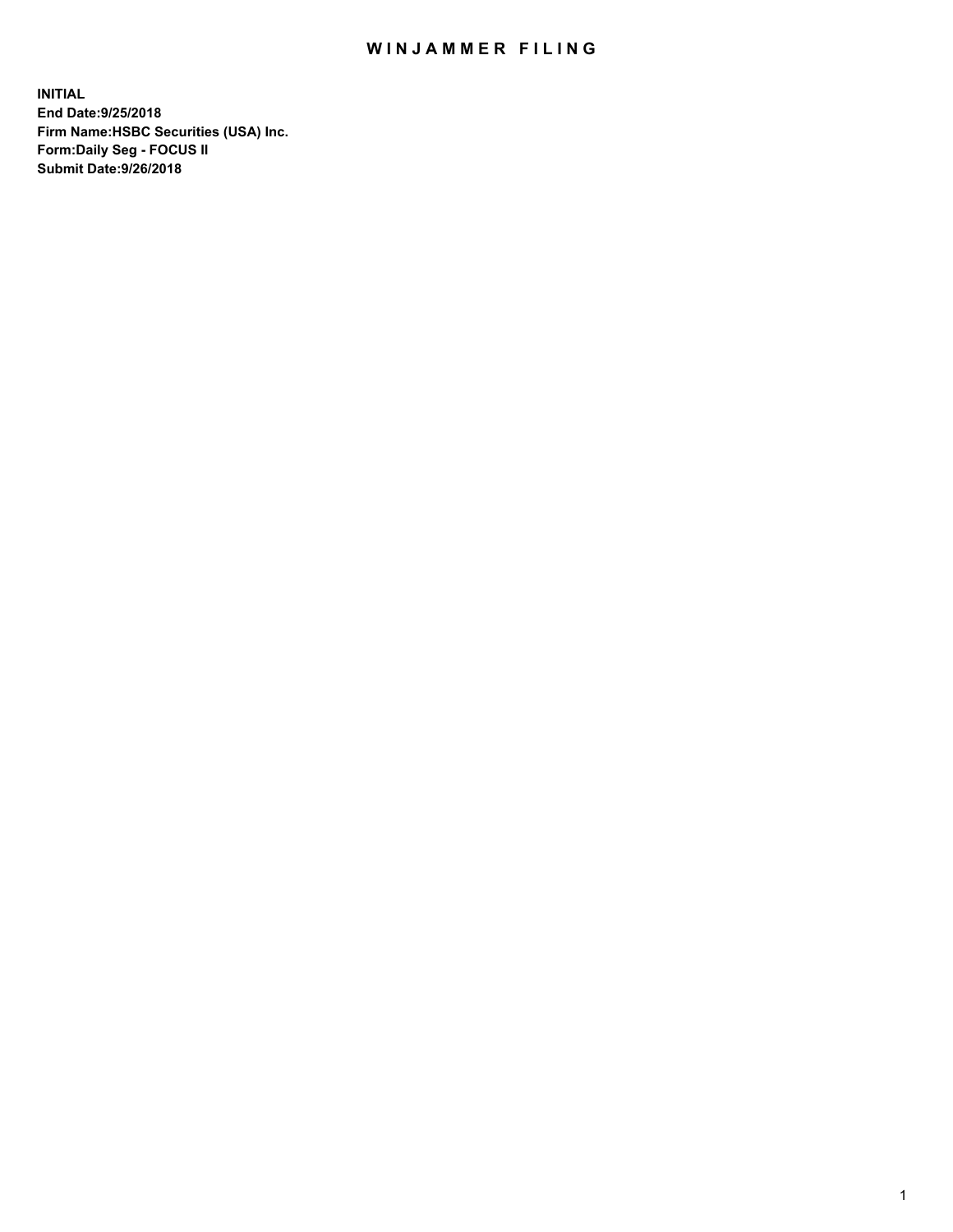**INITIAL End Date:9/25/2018 Firm Name:HSBC Securities (USA) Inc. Form:Daily Seg - FOCUS II Submit Date:9/26/2018 Daily Segregation - Cover Page**

| Name of Company                                                                                                                                                                                                                                                                                                                | <b>HSBC Securities (USA) Inc.</b>                           |
|--------------------------------------------------------------------------------------------------------------------------------------------------------------------------------------------------------------------------------------------------------------------------------------------------------------------------------|-------------------------------------------------------------|
| <b>Contact Name</b>                                                                                                                                                                                                                                                                                                            | <b>Michael Vacca</b>                                        |
| <b>Contact Phone Number</b>                                                                                                                                                                                                                                                                                                    | 212-525-7951                                                |
| <b>Contact Email Address</b>                                                                                                                                                                                                                                                                                                   | leonida.krivicic@us.hsbc.com                                |
| FCM's Customer Segregated Funds Residual Interest Target (choose one):<br>a. Minimum dollar amount: ; or<br>b. Minimum percentage of customer segregated funds required:% ; or<br>c. Dollar amount range between: and; or<br>d. Percentage range of customer segregated funds required between: % and %.                       | 109,000,000<br><u>0</u><br>0 <sub>0</sub><br>0 <sub>0</sub> |
| FCM's Customer Secured Amount Funds Residual Interest Target (choose one):<br>a. Minimum dollar amount: ; or<br>b. Minimum percentage of customer secured funds required:%; or<br>c. Dollar amount range between: and; or<br>d. Percentage range of customer secured funds required between:% and%.                            | 25,000,000<br><u>0</u><br>0 <sub>0</sub><br>0 <sub>0</sub>  |
| FCM's Cleared Swaps Customer Collateral Residual Interest Target (choose one):<br>a. Minimum dollar amount: ; or<br>b. Minimum percentage of cleared swaps customer collateral required:% ; or<br>c. Dollar amount range between: and; or<br>d. Percentage range of cleared swaps customer collateral required between:% and%. | 100,000,000<br><u>0</u><br>0 <sub>0</sub><br>0 <sub>0</sub> |

Attach supporting documents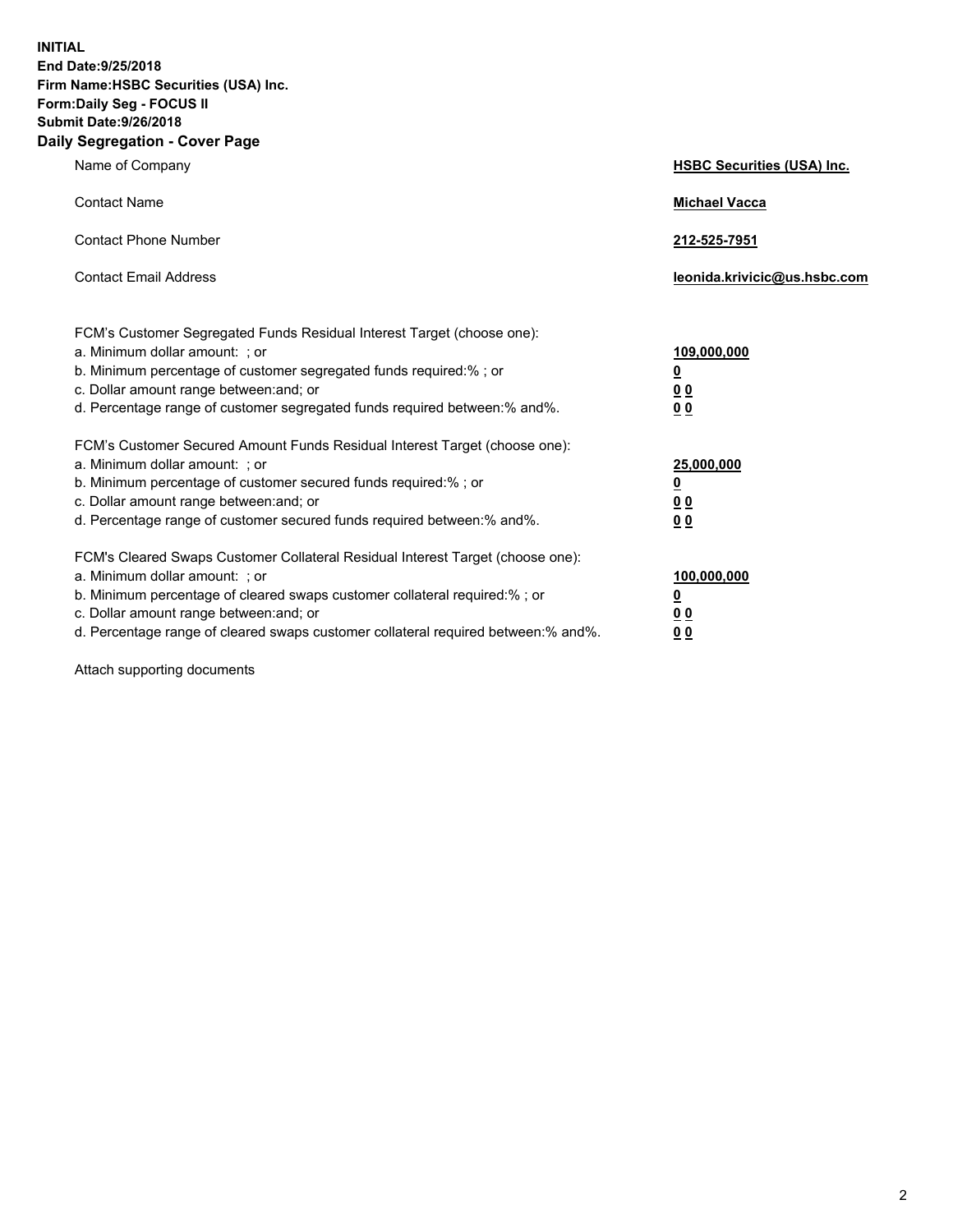**INITIAL End Date:9/25/2018 Firm Name:HSBC Securities (USA) Inc. Form:Daily Seg - FOCUS II Submit Date:9/26/2018 Daily Segregation - Secured Amounts** Foreign Futures and Foreign Options Secured Amounts Amount required to be set aside pursuant to law, rule or regulation of a foreign government or a rule of a self-regulatory organization authorized thereunder **0** [7305] 1. Net ledger balance - Foreign Futures and Foreign Option Trading - All Customers A. Cash **131,040,601** [7315] B. Securities (at market) **80,468,510** [7317] 2. Net unrealized profit (loss) in open futures contracts traded on a foreign board of trade **-37,408,598** [7325] 3. Exchange traded options a. Market value of open option contracts purchased on a foreign board of trade **0** [7335] b. Market value of open contracts granted (sold) on a foreign board of trade **0** [7337] 4. Net equity (deficit) (add lines 1. 2. and 3.) **174,100,513** [7345] 5. Account liquidating to a deficit and account with a debit balances - gross amount **1,641,761** [7351] Less: amount offset by customer owned securities **-1,525,186** [7352] **116,575** [7354] 6. Amount required to be set aside as the secured amount - Net Liquidating Equity Method (add lines 4 and 5) **174,217,088** [7355] 7. Greater of amount required to be set aside pursuant to foreign jurisdiction (above) or line 6. **174,217,088** [7360] FUNDS DEPOSITED IN SEPARATE REGULATION 30.7 ACCOUNTS 1. Cash in banks A. Banks located in the United States **53,118,235** [7500] B. Other banks qualified under Regulation 30.7 **0** [7520] **53,118,235** [7530] 2. Securities A. In safekeeping with banks located in the United States **70,267,877** [7540] B. In safekeeping with other banks qualified under Regulation 30.7 **0** [7560] **70,267,877** [7570] 3. Equities with registered futures commission merchants A. Cash **0** [7580] B. Securities **0** [7590] C. Unrealized gain (loss) on open futures contracts **0** [7600] D. Value of long option contracts **0** [7610] E. Value of short option contracts **0** [7615] **0** [7620] 4. Amounts held by clearing organizations of foreign boards of trade A. Cash **0** [7640] B. Securities **0** [7650] C. Amount due to (from) clearing organization - daily variation **0** [7660] D. Value of long option contracts **0** [7670] E. Value of short option contracts **0** [7675] **0** [7680] 5. Amounts held by members of foreign boards of trade A. Cash **114,314,912** [7700] B. Securities **10,200,633** [7710]

9. Excess (deficiency) Set Aside for Secured Amount (subtract line 7 Secured Statement

Page 1 from Line 8)

 C. Unrealized gain (loss) on open futures contracts **-37,408,598** [7720] D. Value of long option contracts **0** [7730] E. Value of short option contracts **0** [7735] **87,106,947** [7740] 6. Amounts with other depositories designated by a foreign board of trade **0** [7760] 7. Segregated funds on hand **0** [7765] 8. Total funds in separate section 30.7 accounts **210,493,059** [7770] **36,275,971** [7380]

10. Management Target Amount for Excess funds in separate section 30.7 accounts **25,000,000** [7780] 11. Excess (deficiency) funds in separate 30.7 accounts over (under) Management Target **11,275,971** [7785]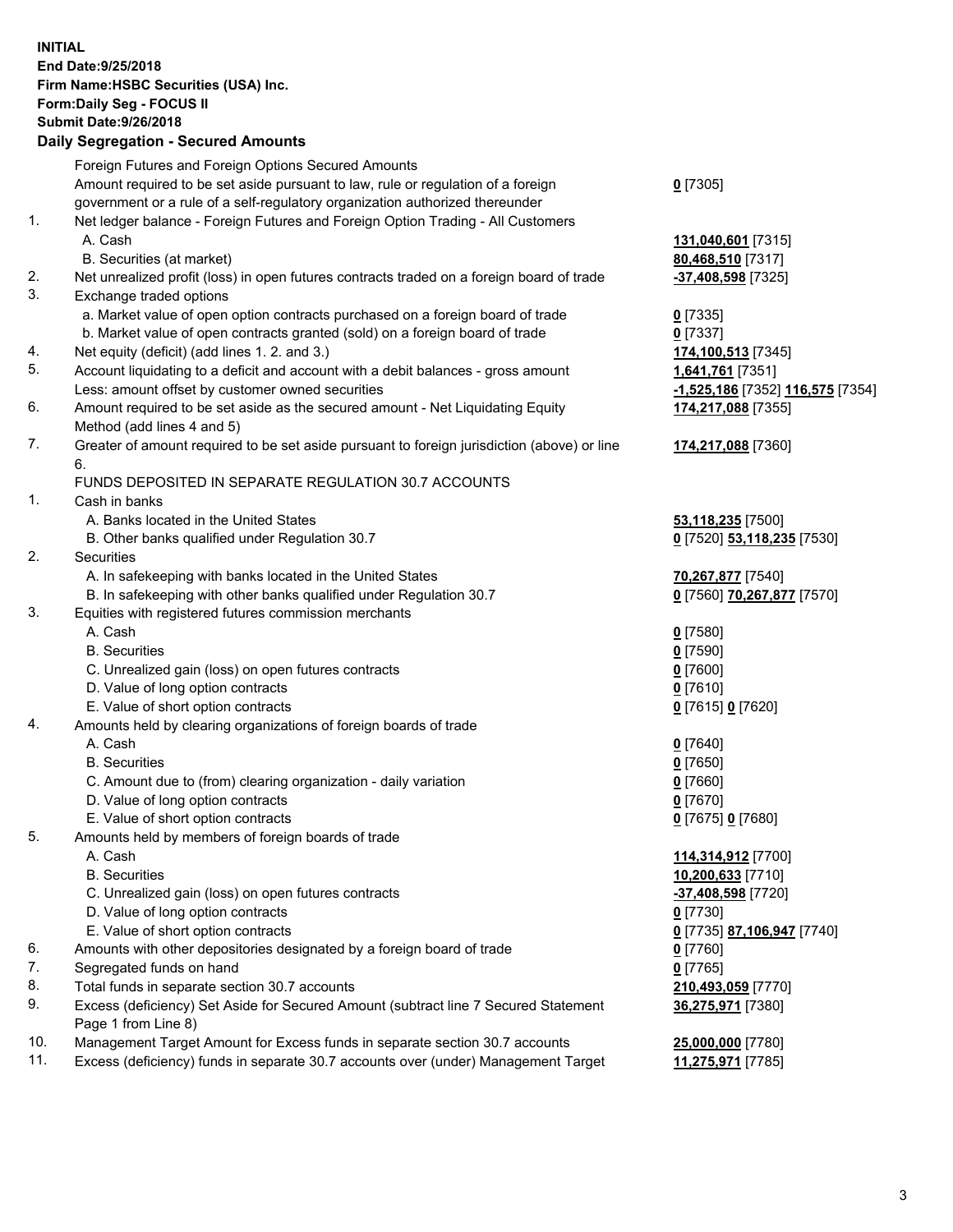**INITIAL End Date:9/25/2018 Firm Name:HSBC Securities (USA) Inc. Form:Daily Seg - FOCUS II Submit Date:9/26/2018 Daily Segregation - Segregation Statement** SEGREGATION REQUIREMENTS(Section 4d(2) of the CEAct) 1. Net ledger balance A. Cash **135,850,564** [7010] B. Securities (at market) **1,542,132,122** [7020] 2. Net unrealized profit (loss) in open futures contracts traded on a contract market **207,361,989** [7030] 3. Exchange traded options A. Add market value of open option contracts purchased on a contract market **395,570,036** [7032] B. Deduct market value of open option contracts granted (sold) on a contract market **-173,365,895** [7033] 4. Net equity (deficit) (add lines 1, 2 and 3) **2,107,548,816** [7040] 5. Accounts liquidating to a deficit and accounts with debit balances - gross amount **3,335,937** [7045] Less: amount offset by customer securities **-3,200,899** [7047] **135,038** [7050] 6. Amount required to be segregated (add lines 4 and 5) **2,107,683,854** [7060] FUNDS IN SEGREGATED ACCOUNTS 7. Deposited in segregated funds bank accounts A. Cash **127,780,996** [7070] B. Securities representing investments of customers' funds (at market) **0** [7080] C. Securities held for particular customers or option customers in lieu of cash (at market) **230,577,743** [7090] 8. Margins on deposit with derivatives clearing organizations of contract markets A. Cash **43,642,678** [7100] B. Securities representing investments of customers' funds (at market) **278,175,213** [7110] C. Securities held for particular customers or option customers in lieu of cash (at market) **1,310,114,579** [7120] 9. Net settlement from (to) derivatives clearing organizations of contract markets **3,073,910** [7130] 10. Exchange traded options A. Value of open long option contracts **395,570,036** [7132] B. Value of open short option contracts **-173,365,895** [7133] 11. Net equities with other FCMs A. Net liquidating equity **12,412,289** [7140] B. Securities representing investments of customers' funds (at market) **0** [7160] C. Securities held for particular customers or option customers in lieu of cash (at market) **0** [7170] 12. Segregated funds on hand **1,439,800** [7150] 13. Total amount in segregation (add lines 7 through 12) **2,229,421,349** [7180] 14. Excess (deficiency) funds in segregation (subtract line 6 from line 13) **121,737,495** [7190] 15. Management Target Amount for Excess funds in segregation **109,000,000** [7194] 16. Excess (deficiency) funds in segregation over (under) Management Target Amount **12,737,495** [7198]

Excess